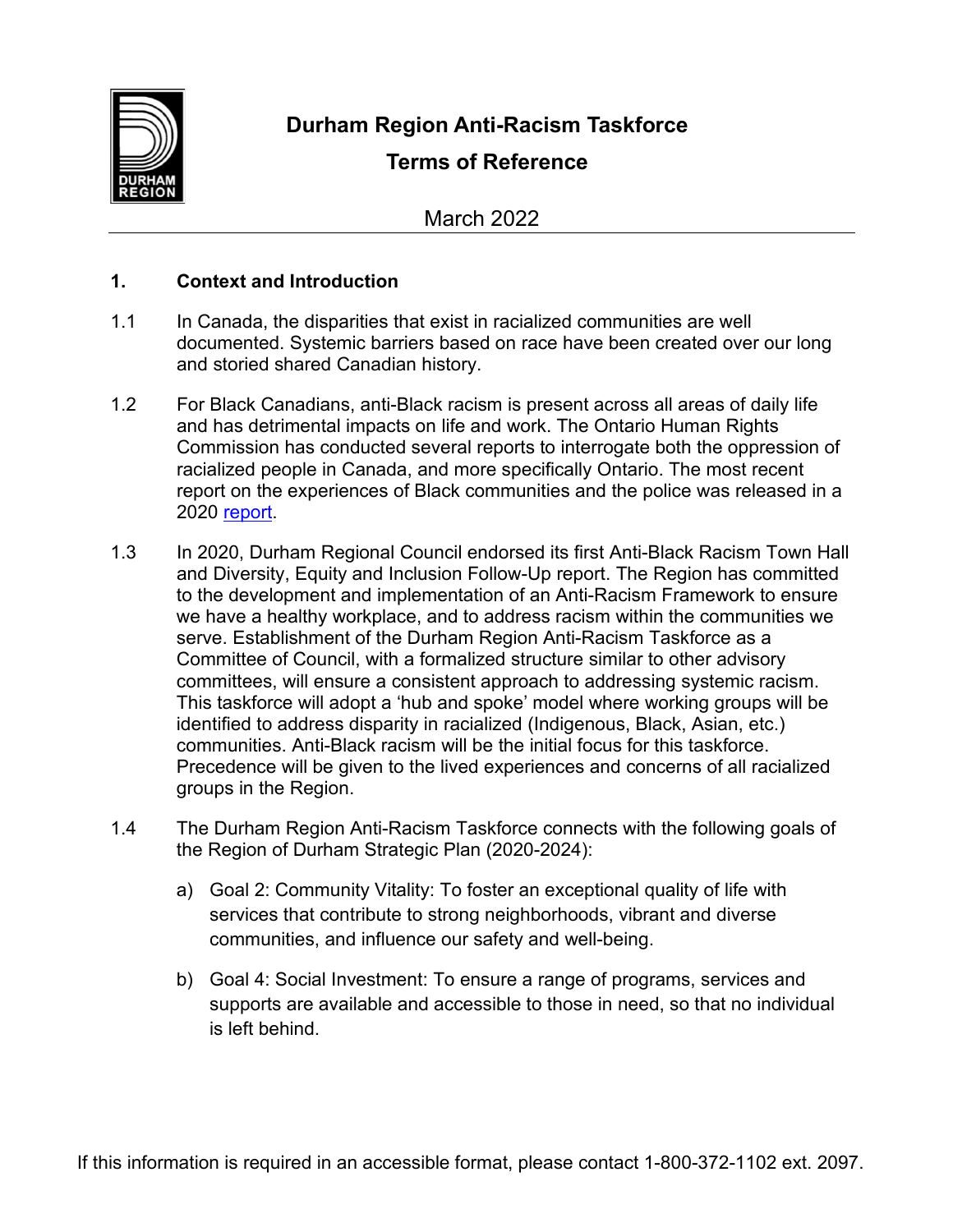## **2. Goal**

2.1 To work with community stakeholders, Regional staff, and other relevant partners to ensure that Durham Region successfully implements its anti-racism framework in a manner consistent with the principles of the Ontario Human Rights Code and Durham's aim to demonstrate leadership in addressing systemic racism. Furthermore, to ensure that implementation plans are built on the lived experienced of racialized communities and centers the voices of these stakeholders.

### **3. Mandate**

- 3.1 The Durham Region Anti-Racism Taskforce (DRART) will act in an advisory role to Regional Council through the Finance and Administration Committee on issues related to racism – structural, systemic, and interpersonal.
- 3.2 The DRART is a volunteer Advisory Committee established by Regional Council in accordance with these Terms of Reference. Committee members are guided by these Terms of Reference.

## **4. Scope of Activities**

- 4.1 The scope of activities that the DRART may undertake include, but are not limited to:
	- providing advice, feedback and guidance to Regional staff and Council on implementation of Durham Region's Anti-Racism Framework;
	- supporting and enabling successful implementation of Durham Region's antiracism plans by engaging and influencing relevant stakeholders and networks;
	- providing accurate and transparent reports to Regional Council on progress with implementation of Durham Region's anti-racism plans; and
	- providing a forum for residents to learn more about what the Region and its partners are doing to address racism.

### **5. Composition**

- 5.1 The DRART will be composed of between 15 to 18 members as follows:
	- a) One member of Regional Council;
	- b) The Chief Administrative Officer (CAO) of the Region;
	- c) Ten (10) Racialized Community members with lived experience, specialized expertise, including those with intersectional social locations;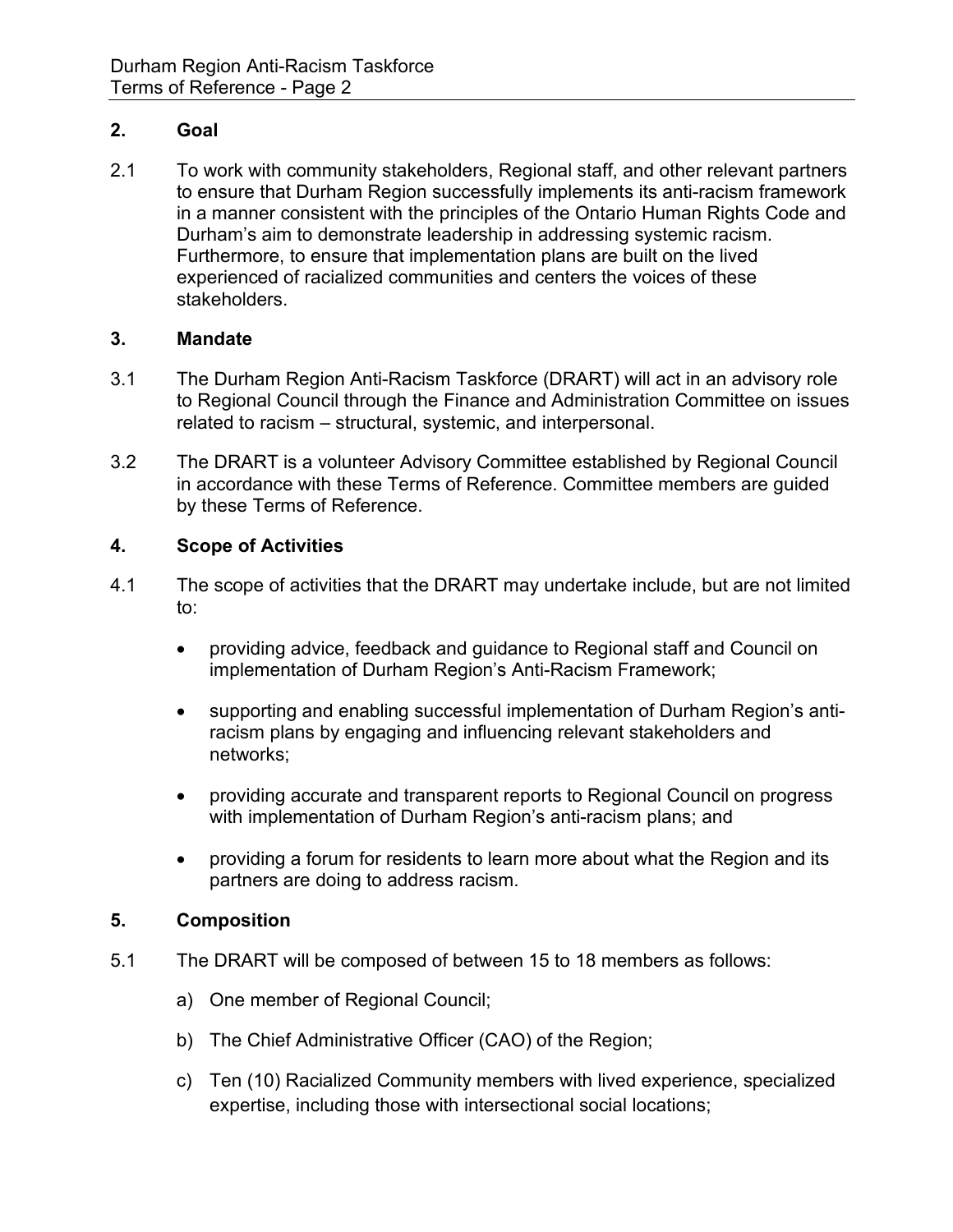- d) Three (3) to six (6) representatives from industry, association, and public institutions such as:
	- Academia with a focus on anti-racism or critical race theory (e.g. Ontario Tech University, Durham College, Trent Durham University, and/or local school boards)
	- Professional Associations (e.g. Durham Black Business and Professional Association, ByBlacks, Canadian Black Chamber of Commerce – Durham Region, etc.)
	- Community and socially focused organizations (e.g. DurhamOne, Bawaajigewin Aboriginal Community Circle Durham Black Educators Network, BAACO, Women's Multicultural Resource and Counselling Centre, Durham Chinese Cultural Centre, Durham Tamil Association, Indo-Canadian Association, Congress of Black Women, etc.)
- 5.2 Up to three (3) Regional staff who are directly connected to community DEI initiatives and activities may be invited to attend DRART meetings as Ex-officio members in a non-voting capacity.
- 5.3 Members of Parliament (MP) and Members of Provincial Parliament (MPP) representing Durham Region may be invited to attend DRART meetings on an as needed basis and as Ex-officio members in a non-voting capacity.
- 5.4 The DRART may invite individuals with specialized expertise to attend meetings on an as needed basis in a non-voting capacity.
- 5.5 The term of membership shall correspond with the term of Regional Council. If a member chooses to resign the Region will seek a replacement in accordance with Section 6.
- 5.6 At the discretion of the DRART, non-attendance of three consecutive meetings will be sufficient grounds for replacement

### **6. Membership Selection**

- 6.1 For the selection of members representing community, academia or professional associations, Durham Region will place an advertisement seeking individuals interested in volunteering for appointment to the DRART. Interested individuals will be required to submit an application form to the Regional Clerk outlining their interest and qualifications.
- 6.2 The CAO's Office shall contact community, academic and professional leaders and invite them to volunteer for the DRART. Interested individuals will be required to submit an application form to the Regional Clerk and provide a brief resume outlining their interest and qualifications.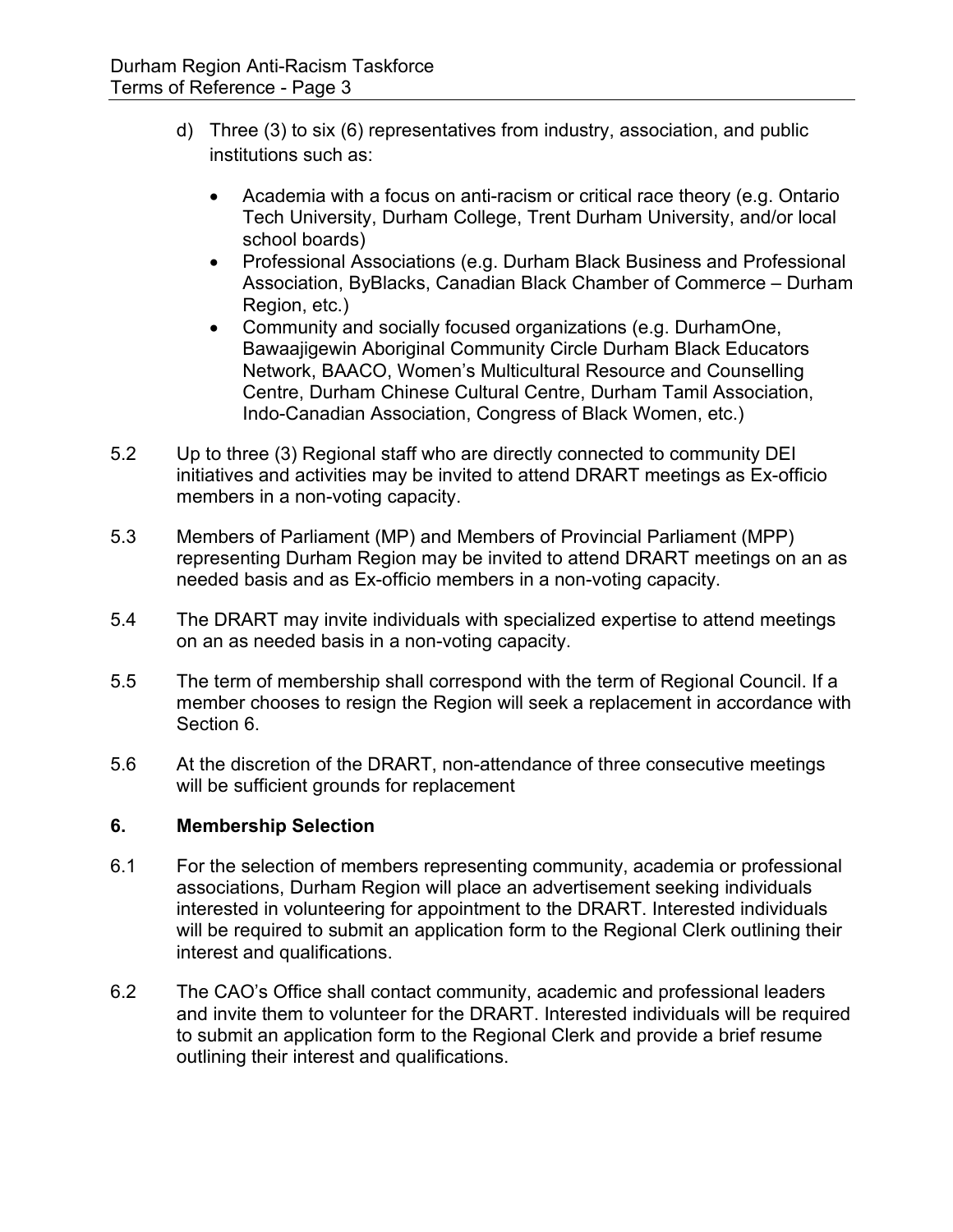- 6.3 The CAO's office will review the applications received and recommend individuals for appointment to the DRART. In nominating members to the DRART, regard shall be given to the aim of achieving a diversity in intersecting social identities. Regard shall also be given to previous extensive community and/or professional involvement, knowledge of race and related issues, lived experience, residency within the Region and availability to attend meetings.
- 6.4 All members of the DRART shall be appointed by the Finance and Administration Committee and Regional Council.
- 6.5 Regional Council shall appoint a representative and an alternate to the DRART.
- 6.6 Regional Council shall appoint the Chief Administrative Officer (CAO) and a Regional staff member as an alternate for the Chief Administrative Officer (CAO) to the DRART.
- 6.7 In the case of a vacancy, the approach described in Section 6 will generally be followed.

## **7. Officers**

7.1 A chair and a vice-chair will be elected by the DRART at the beginning of each term of Council. The Region's Director, Diversity, Equity and Inclusion shall chair the inaugural DRART meeting of each term.

### **8. Support Services**

- 8.1 A staff liaison from the Office of the CAO shall be appointed to support the activities of the DRART. The staff liaison will provide administrative, procedural, and technical support to the DRART. Day-to-day activities of the staff liaison will be supported by the Office of the CAO.
- 8.2 A Regional Staff Working Group, consisting of appropriate staff from all Regional departments shall be established to develop an Anti-Racism Framework which would detail actions that the Region as a corporation and as a community service provider can take to address systemic racism. The Regional Staff Working Group will also provide advice and expertise to the DRART and the staff liaison as needed.
- 8.3 The staff liaison shall keep the Region's Department Heads apprised of the activities of the DRART and the Regional Staff Working Group.
- 8.4 The Legislative Services Division of the Corporate Services Department will provide secretarial and other support services. Regional Council will provide a budget to cover the operational expenses of the DRART, and this budget will be administered by the Office of the CAO.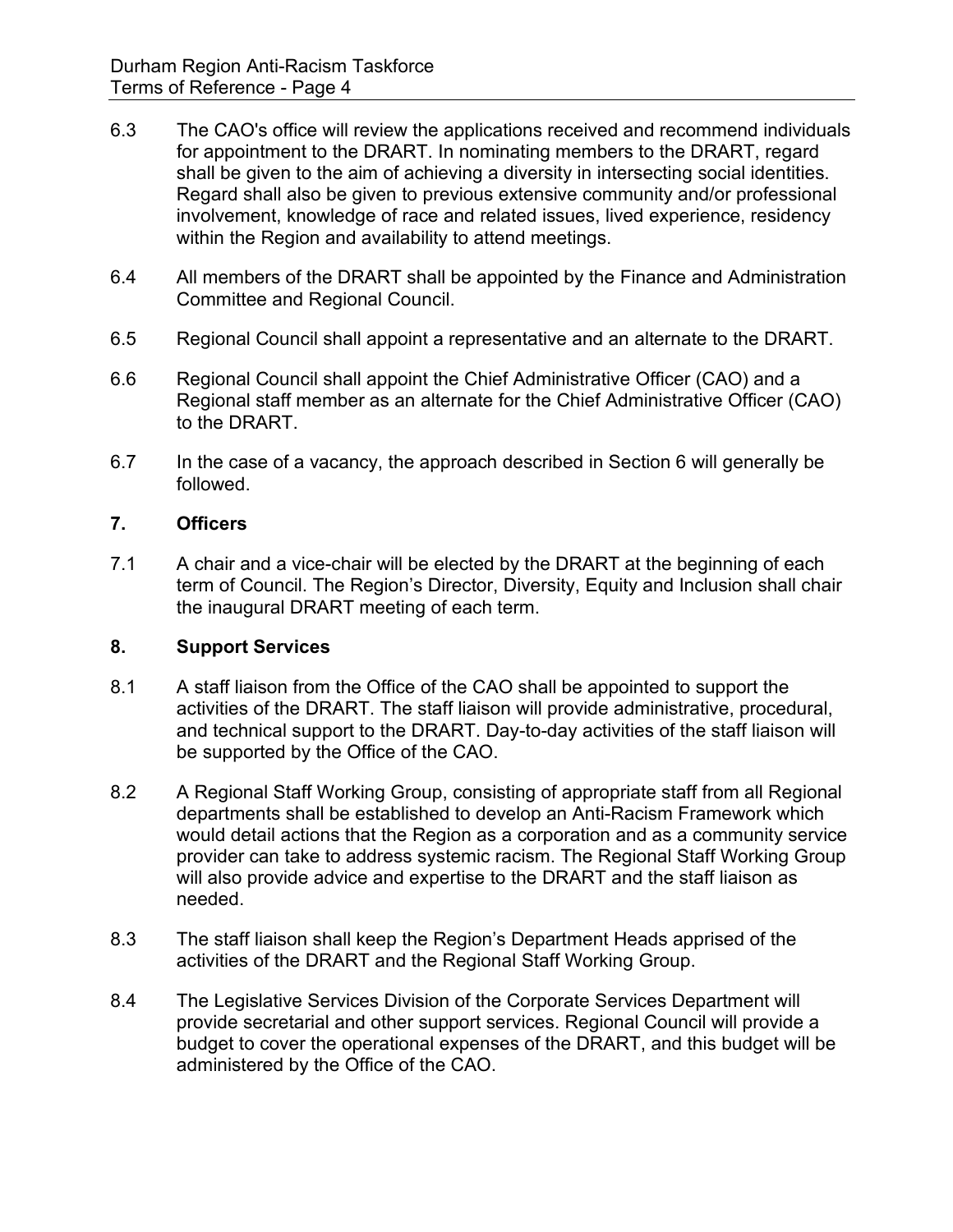## **9. Meetings**

- 9.1 The DRART will establish a meeting schedule at its inaugural meeting, taking into account the business needs and schedule of Regional Committees/Council. Special meetings may be held at the call of the Chair.
- 9.2 Unless otherwise determined, all meetings will be open to the public. As an Advisory Committee to the Region, the DRART is subject to the Regional Procedural By-law, unless otherwise specified in these Terms of Reference.
- 9.3 A quorum for DRART meetings shall be a majority of the sitting members.

## **10. Minutes and Agenda**

- 10.1 The minutes of each DRART meeting will be approved at the following meeting. The unapproved minutes will be circulated to members of Council as part of the Council Information Package prepared by the Regional Clerk.
- 10.2 The DRART agendas will be prepared by the Staff Liaison, along with the DRART Chair or Vice Chair, with input from other DRART members.

### **11. Delegations and Presentations**

- 11.1 Any person(s) wishing to appear before the DRART as a delegation must submit a request to [delegations@durham.ca,](mailto:delegations@durham.ca) advising of the topic or item to which they wish to speak, which will then be forwarded to the staff liaison in the Office of the CAO. All requests for delegations must be received at least one week prior to the meeting to ensure the inclusion in the agenda. Any person wishing to address the DRART as a delegate, who has not previously arranged to do so, may be granted permission to do so only by Committee resolution.
- 11.2 When the DRART has requested a presentation on a particular topic, the time frame allotted will depend on the subject under discussion.

### **12. Committee Resolutions**

12.1 The DRART will seek to achieve consensus on decisions. Recommendations are "carried" if supported by a majority. Only resolutions as they appear in the adopted Minutes may be considered as officially representing the position of the DRART.

### **13. Annual Reports and Workplan**

13.1 An annual report summarizing the activities completed in the previous year shall be prepared by the DRART. The annual report shall be forwarded to the Finance and Administration Committee.